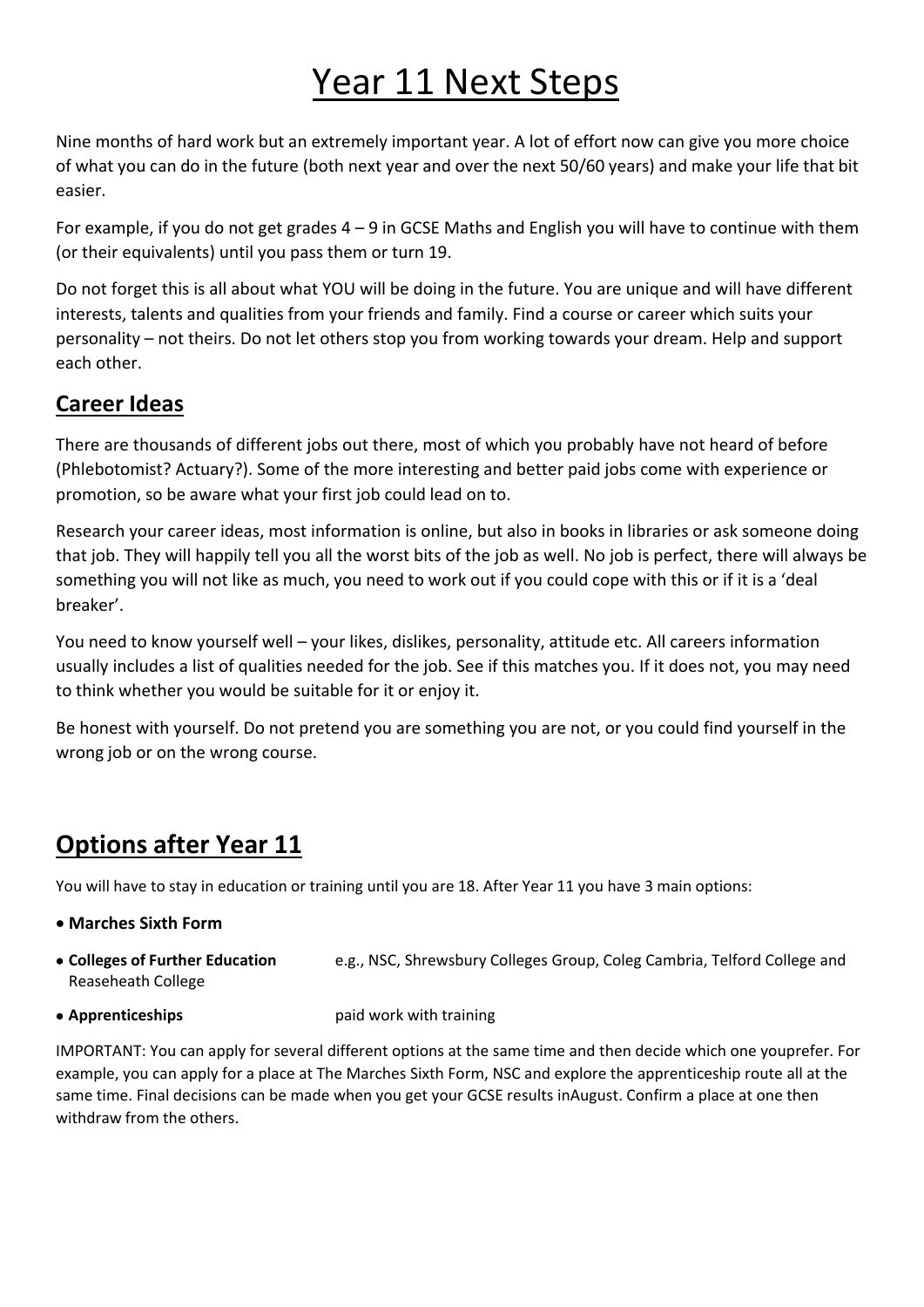### **Understanding Levels**



Usually the different levels lead onto each other – apart from some apprenticeships where you may start on Level 2 even if you have a Level 3 qualification, so you can cover all aspects of the work.

You must have Level 3 qualifications to goto university.

One Level 3 EXTENDED Diploma isequivalent to 3 A' levels.

Most Level 3 courses need GCSEs in Maths and/or English – you will need to check the entry requirements for the courses you wishto take.

A' levels are tough academic study, and you usually choose 3 subjects with exams at theend of the two years.

BTECs will have more coursework and be related to a career area – such as Health & Social Care, however, it is worth noting that BTECs do now involve an exam component.

Take the subjects you enjoy the most and will expect to get the best grades in. The higher the grades the more choice you haveof university courses.

If you know what you want to do in the future make sure you take the right subjects – some career areas, such as architecture, medicine, law and the creative industries may want certain subjects. For other careerareas it's the grades and skills you have acquired which are more important.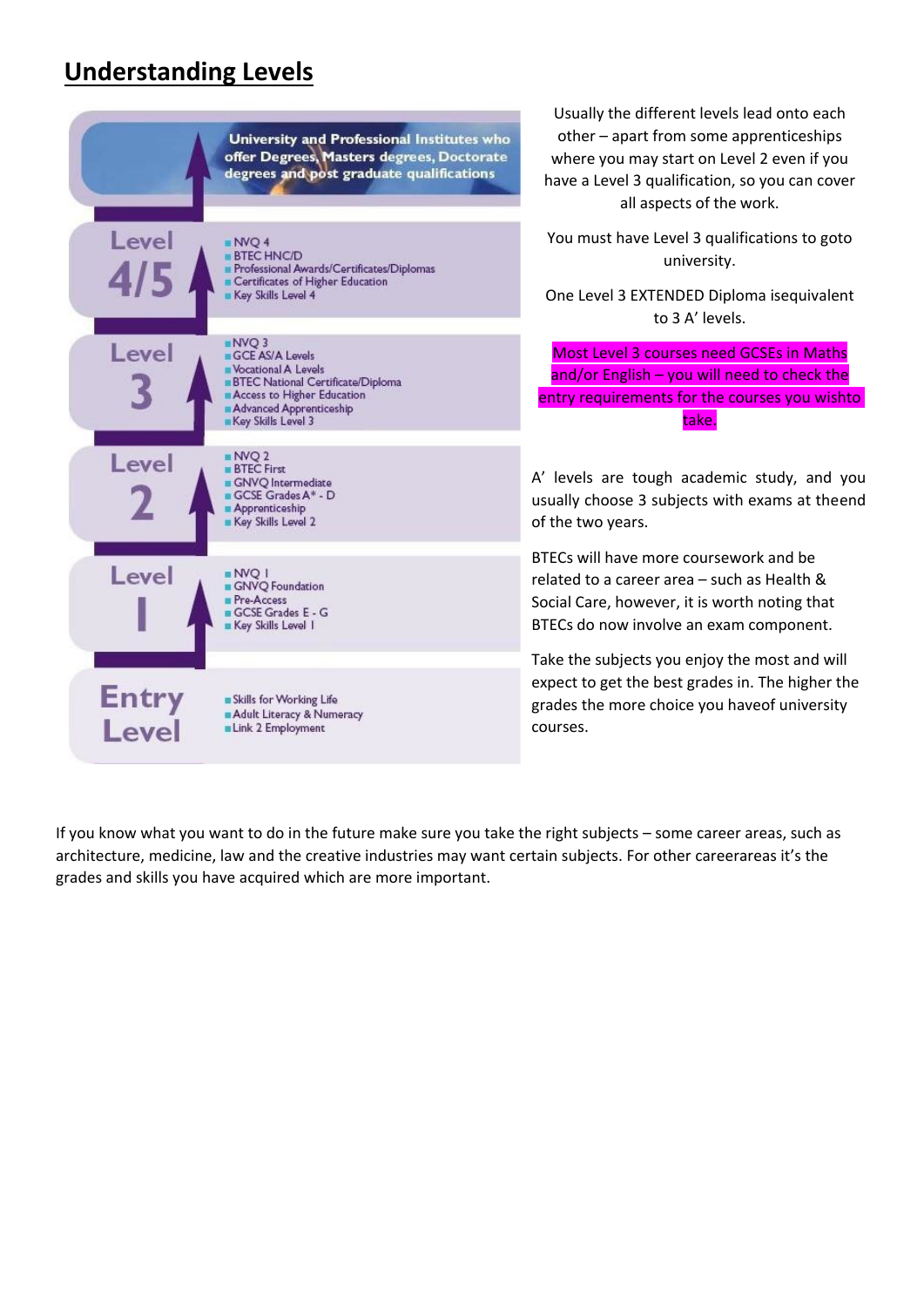### **Useful Websites**

These useful websites will help you make your decision on your next step.

#### **Post 16 providers**

Shrewsbury Colleges Group. http://www.scg.ac.uk/ North Shropshire College. http://www.nsc.ac.uk/ Reaseheath College. http://www.reaseheath.ac.uk/ Hereford and Ludlow Colleges. http://www.hlcollege.ac.uk

#### **Apprenticeships – local training providers**

Shrewsbury College Apprenticeships. http://www.scg.ac.uk/apprenticeships Telford College Apprenticeships. http://www.telfordcollege.ac.uk/apprenticeship-vacancies North Shropshire College Apprenticeships. http://www.nsc.ac.uk/ County Training. http://www.ctapprenticeships.co.uk/ Juniper Training. http://www.junipertraining.co.uk/ Nova Training. http://www.novatraining.co.uk/ MCMT. http://www.mcmt.co.uk/ SBC Training. http://www.sbc‐training.co.uk/ ProVQ Apprentice – Shrewsbury. http://www.apprenticeshipfinder@provq.com/

#### **Apprenticeships and non‐university routes**

Site dedicated to apprenticeships, distance learning, foundation degrees, gap years, voluntary work and sponsored degrees. https://www.notgoingtouni.co.uk/

Latest School leaver programmes and apprenticeship schemes. https://www.allaboutschoolleavers.co.uk/ A new way to find Apprenticeships, Degree Apprenticeships, Work Experience and Graduate opportunities. https://www.getmyfirstjob.co.uk

Government apprenticeship website and database. https://www.gov.uk/apply-apprenticeship / Essential to register if looking for apprenticeships. https://www.apprenticeships.gov.uk/ Apprenticeship Information. https://amazingapprenticeships.com/ School leaver Programmes and Sponsored Degrees. https://www.studentladder.co.uk/

#### **Higher education (university)**

Student Finance information. https://www.gov.uk/student-finance Manage applications to UK full time University Courses. Features many useful articles around Careers and Education. https://www.ucas.com/ Impartial information on the best universities, colleges and degree courses. https://www.theuniguide.co.uk/ Focuses on finding, applying and enrolling at universities abroad. https://studee.com/ Independent UK university rankings, course information and expert advice for every student. https://www.thecompleteuniversityguide.co.uk/ Search, review and compare courses. https://discoveruni.gov.uk/ Search for open days at Universities. https://www.opendays.com/

Provides a subject and degree courses guide for popular university areas of study.

https://www.telegraph.co.uk/education/universityeducation/degree‐courses/

Want to go to Uni but unsure on what course to do, this website will help. https://www.informedchoices.ac.uk/ Useful guidance on application process, support resources and details of open days, recommended for those considering applying for Oxbridge. https://oxfordandcambridgeoutreach.co.uk/webinars

#### **Labour Market Information**

Information about the local labour market. https://www.lmiforall.org.uk/widget/

**Career specific websites**

**Medicine**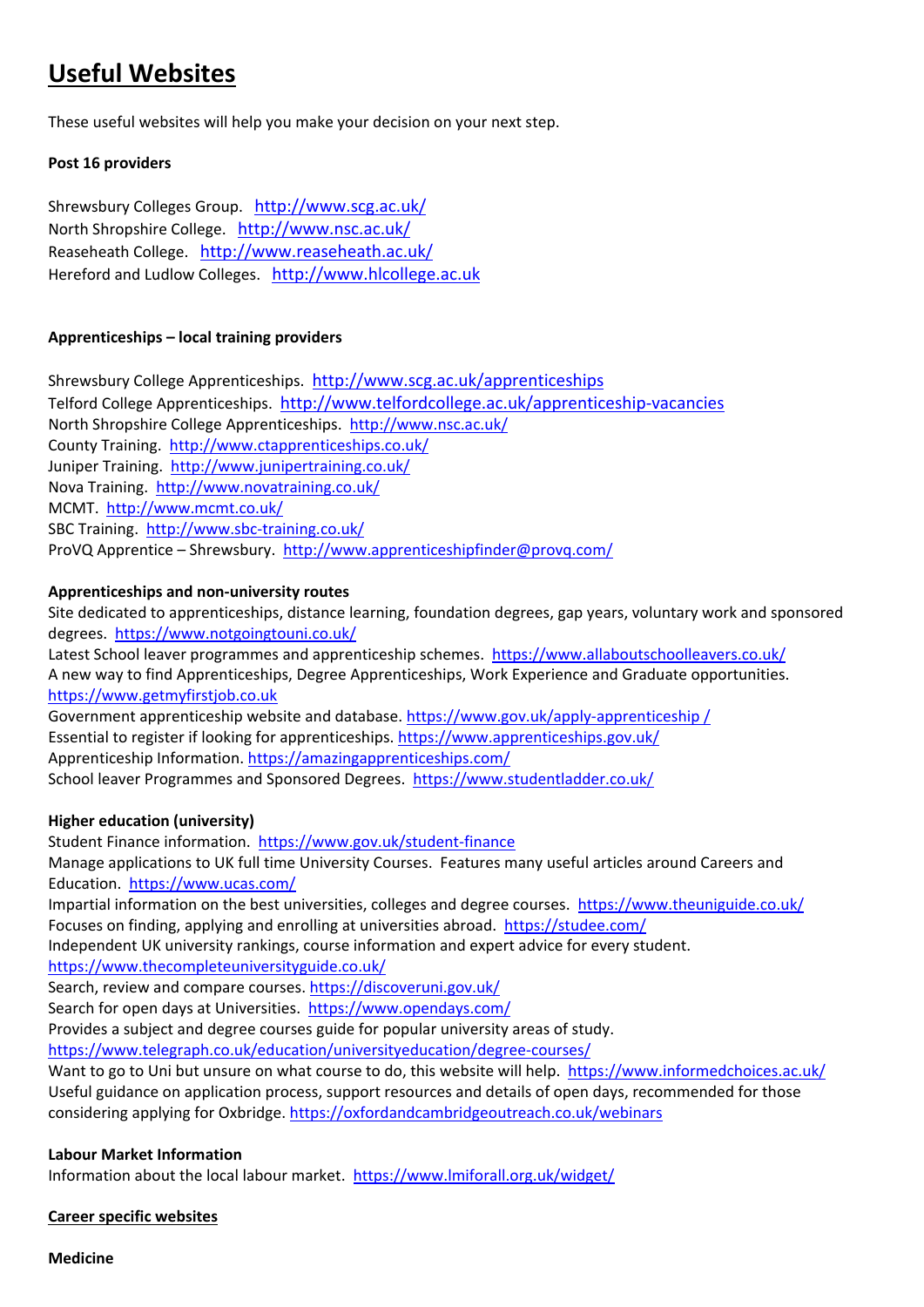Careers in the NHS aimed at KS3. www.stepintothenhs.nhs.uk Careers in the NHS aimed at KS4. https://www.healthcareers.nhs.uk/ Careers in medicine. www.generationmedics.org.uk NHS apprenticeships in Telford and Shrewsbury. www.jobs.sath.nhs.uk/ Guide to getting into medicine. www.tasteofmedicine.com Entry tests for medical and dentistry. www.admissionstesting.org Entry test for medical and dentistry. www.ucat.ac.uk (Every year Shrewsbury School run UCAT master classes. E‐ mail tpp@shrewsbury.org.uk) Medical work experience abroad in the holidays/gap year. www.gapmedics.com Leeds University widening access to Medicine. www.wanttobeadoctor.co.uk Medical School interview questions. www.medical-interviews.co.uk/interview-questions-medical-schoolinterviews.aspx Practice online papers. https://www.admissionstesting.org/for-test-takers/bmat/preparing-for-bmat/practicepapers/

Careers in podiatry www.careersinpodiatry.com

#### **Teaching**

Marches training courses Marches Training Courses ‐ Leading Learning Help and advice on how and why to get into teaching. https://getintoteaching.education.gov.uk/

#### **Armed forces**

Advice on joining the armed forces. http://beforeyousignup.info/ Royal Navy careers https://www.royalnavy.mod.uk/careers RAF careers https://www.raf.mod.uk/recruitment

#### **Accountancy**

Information on entry routes, training and opportunities in accountancy. https://careers.icaew.com/find‐your‐ route/school‐leaver‐programme

#### **Animal Care**

Information on how to become a vet. https://www.vetsure.com/pet‐information/latest‐pet‐news/become‐ veterinary‐surgeon‐career‐guide/

#### **Aerospace**

Explore opportunities in aerospace. https://www.careersinaerospace.com/

#### **Science, Technology, Engineering and Maths (STEM)**

Careers in the engineering sector. https://tomorrowsengineers.org.uk/ STEM Learning. https://www.stem.org.uk/ Helps choose your routes to a Maths Career. https://www.mathscareers.org.uk/ Careers opportunities working within the Science based industries. http://www.sciencecareerpathways.com/home/ Engineering can help you make a difference in the world. https://www.thisisengineering.org.uk/

#### **Digital/web careers**

Explains different kinds of careers in Digital/Web sector. https://www.bubble‐jobs.co.uk/ What digital role might suit you? https://www.tpdegrees.com/careers/

#### **Law**

A guide to degrees and careers in Law. https://www.allaboutlaw.co.uk/ Guide to the test you may have to take to gain entry onto a Law degree. Every year Shrewsbury School run LNAT master classes. E-mail tpp@shrewsbury.org.uk. https://lnat.ac.uk/ Guide to becoming a Lawyer. https://www.lawcareers.net/

#### **Creative**

A useful website on careers in music. https://www.careersinmusic.com/

Careers advice on working in the creative industries. Includes jobs/internship/work experience aboard. https://www.ccskills.org.uk/